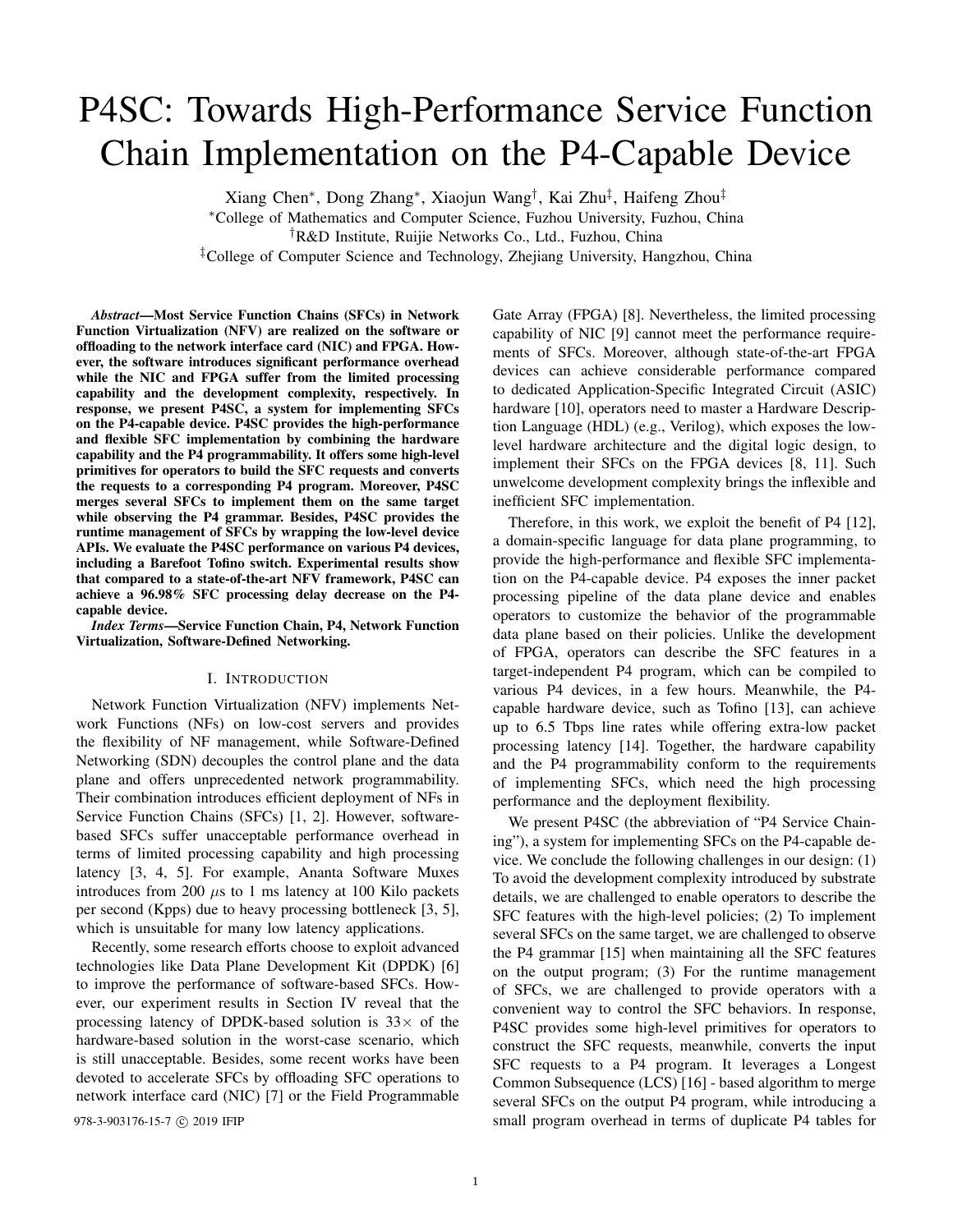observing the P4 grammar. P4SC also provides the runtime management of SFCs, which enables the implementation of SFC policies and the scheduling of SFCs. Besides, due to the target-independent feature of P4, P4SC can be easily accommodated to various P4 devices, ranging from the software switch to the ASIC-based switch.

In this paper, we make the following contributions:

- We introduce P4SC, a system for implementing SFCs on the P4-capable device that combines the hardware capability and the P4 programmability to provide the high-performance and flexible SFC implementation.
- We present the design and implementation of P4SC. We design several high-level primitives for operators to construct SFC requests. We design a converter and a generator in P4SC to generate P4 program according to input SFC requests. We design a LCS-based algorithm in the converter to merge several SFCs in a P4 program with a small program overhead. We design the generator to wrap device APIs for providing the runtime management of SFCs.
- We implement three real-world SFCs on various P4 capable devices to validate P4SC. Experimental results demonstrate that by integrating the hardware capability into the SFC implementation, P4SC achieves significant SFC performance improvement, including a 96.98% delay decrease compared to the DPDK-based solution.

The remainder of this paper is organized as follows. Section II elaborates the background of implementing SFCs on the P4-capable device and the design challenges of P4SC. The design of P4SC is articulated in Section III. We present the implementation of P4SC and evaluations in Section IV. We summarize the related work in Section V, and conclude this paper in Section VI.

## II. BACKGROUND AND DESIGN CHALLENGES

In this section, we start with the background of implementing SFCs on the P4-capable device, and then we reveal the design challenges, which guide the design of P4SC.

# *A. Implementing SFCs on the P4-Capable Device*

A SFC enables the high-level creation and composition of network services and applies value-added services to selected flows [1]. The graph structure of a SFC may be composed of many branches, corresponding to different Service Function Paths (SFPs). In a SFC, a SFC classifier identifies incoming flows and distributes them to different SFPs. A NF of a SFC executes dedicated operations on flows, for example, a firewall validates the flow security to prevent malicious intrusions. Moreover, the metadata is used to exchange the processing information between NFs. At runtime, operators can dynamically select the SFP to process flows based on their policies. Thus, a system for implementing SFCs on the target device is supposed to shield low-level details when describing SFCs, maintain the SFC features, including the SFC classifier, SFPs and the metadata, on device configurations, and enable the runtime management of SFCs.



Fig. 1: Operator issues the SFC requests, which are converted to the corresponding P4 program. After compiling and implementing the P4 program, P4SC provides operators with a convenient way to control the SFCs running on the P4 capable device at runtime.

Simultaneously, P4 [12] is a domain specific language, which describes the packet processing pipeline of the data plane device. A P4 program is composed of headers, parsers, metadata, match-action tables, actions, and control flows. A match-action table matches the packet and selects an action to execute that can be used as a part of NF operations or a flow classifier. The metadata is used to exchange the processing information between tables, and a control flow realizes NFs by ordering tables and the processing logic. Therefore, a P4 program is capable of describing a SFC by using a P4 table as the SFC classifier, composing NFs with tables and control flows, exploiting metadata to exchange the processing information between NFs, and defining SFPs in control flows. A P4 compiler loads the program to target devices and exposes the device APIs for operators to populate rules at runtime.

Fig. 1 presents an overview of our P4SC system, which implements SFCs on the P4-capable device. Operators describe the SFC features in the high-level SFC requests. After that, P4SC converts these requests to the corresponding P4 program and implements it on the target device. At runtime, operators manage SFCs by controlling the device behaviors via this system.

# *B. Design Challenges*

We reveal three major challenges in the design of P4SC. *SFC development complexity avoidance:* An efficient SFC development requires minimizing the development complexity. However, the substrate details, such as the P4 grammar, introduce the non-trivial complexity when implementing SFCs on the P4-capable device. Therefore, we are supposed to provide a simple approach for operators to implement SFCs without involving any complex substrate knowledge. In response, we design several high-level primitives in P4SC,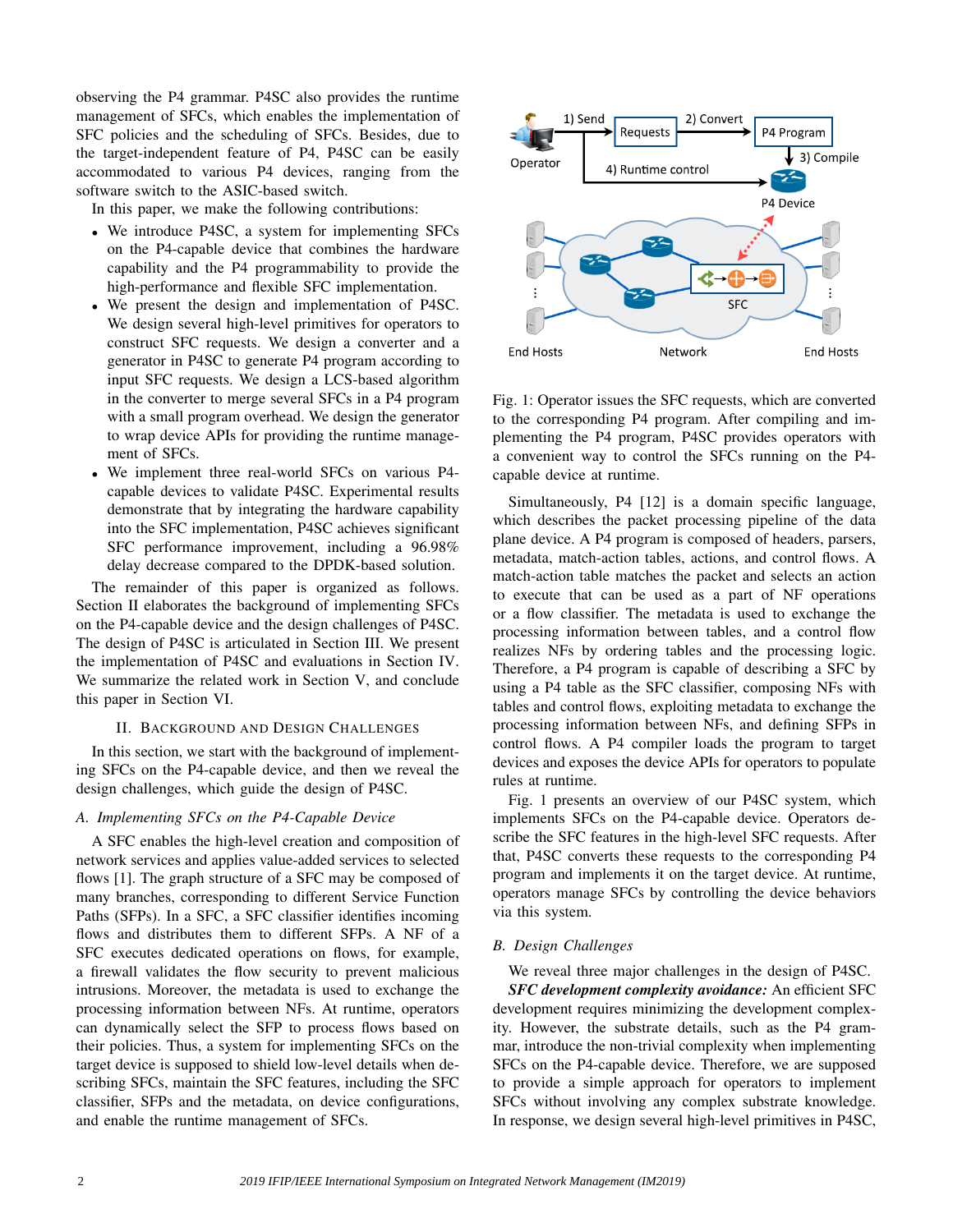TABLE I: The primitives for constructing the SFC requests

| Primitives                       | Descriptions                                                                              |
|----------------------------------|-------------------------------------------------------------------------------------------|
| $NF_1$ before $NF_2$             | The execution priority of $NF_1$ is higher than $NF_2$ .                                  |
| NF 1 then NF 2 or NF 3 [or NF i] | There are two (or more) branches after the processing of NF 1. The first branch processes |
|                                  | the packets with NF 2 while the second branch processes the packets with NF 3.            |
| NF 1 then NF 2 or NF 3 [or NF i] | Unlike the second primitive, these branches are ending with the processing of NF_N.       |
| and branch end=NF N              |                                                                                           |
| $NF_1$ first                     | The processing of NF 1 is placed in the beginning of SFC.                                 |
| NF 1 last                        | The processing of NF <sub>1</sub> is placed in the end of SFC.                            |
| NF 1 loop                        | After the execution of NF 1, the processing restarts from the beginning of SFC.           |
| End_of_Request                   | This primitive marks the end of a request. It is used as the delimiter between two        |
|                                  | individual SFC requests.                                                                  |

in order to shield substrate details and enable operators to describe the SFC requests based on their high-level policies. (Section III-B1)

*Correct and efficient conversion mechanism:* The conversion mechanism, which converts the input SFC requests to the corresponding P4 program, should precisely merge all the SFC features and correctly express them on the output program. However, this conversion may violate the P4 grammar due to the dependency conflicts between different NFs and multiple NF invocations. The strawman solution for merging SFCs introduces lots of duplicate P4 tables for ensuring the program correctness, which is inefficient and unacceptable. Therefore, care must be taken in the conversion mechanism of P4SC. To this end, P4SC ensures the correctness of the conversion from the SFC requests to the P4 program, while using a LCS-based algorithm to merge SFC requests efficiently. (Section III-B2)

*Convenient runtime management:* At runtime, operators need to control the SFCs running on the P4-capable device. Therefore, we are challenged to provide the runtime management for operators to control the SFC behaviors. However, the device APIs used to populate the control rules are coupled with the details of the P4 program, which brings unwelcome management difficulties. In response, P4SC encapsulates the low-level device APIs to provide a convenient way for the runtime management of SFCs. (Section III-C2)

# III. DESIGN OF P4SC

In this section, we describe the architecture of P4SC and elaborate two key components of P4SC, the converter and the generator.

#### *A. Overview*

Fig. 2 plots the architecture components of P4SC. The converter of P4SC enables operators to describe the SFC features in high-level requests without involving any substrate details. It extracts the SFC features from input requests and convert them to an intermediate representation (IR). Moreover, in the scenario of implementing several SFCs, the converter uses a LCS-based algorithm to merge SFCs while observing the P4 grammar by introducing a small number of duplicate P4 tables. The generator of P4SC generates the output P4 program based on the IR. Meanwhile, it provides the runtime management for operators to control SFCs on the P4-capable device.



Fig. 2: P4SC architecture components

We further define a *P4SC block*, which is composed of the NF name, the P4 file that stores P4 codes, and the codes of P4 ingress/egress control flows, as shown in Fig. 2. A P4SC block corresponds to a specific NF. Instead of writing a P4 program, operators only need to write their NFs using P4 and import them into P4SC. P4SC will automatically convert the P4 NFs to reusable P4SC blocks. Besides, operators can also utilize 20+ built-in P4SC blocks that are extracted from *switch.p4* [17] to build SFCs.

#### *B. The Converter of P4SC*

The converter of P4SC offers some high-level primitives for constructing the SFC requests. A request, which is composed of NF names and primitives, describes the SFC features. The converter converts each input request to a directed acyclic graph (DAG). It uses a LCS-based algorithm to merge these DAGs to an IR, and delivers the IR to the generator of P4SC.

*1) Converting the SFC Requests to DAGs:* The converter provides the primitives listed in Table I and available NFs for operators to construct the SFC requests. The converter checks the structure of SFC indicated by a request and rejects non-DAG SFCs with the construction failure. Note that a request can indicate a non-DAG SFC for two reasons: (1) A NF can appear multiple times in a request, or (2) the SFC has loop conditions. In response, the converter requires operators to rename the NF, which is invoked again with a serial number as writing requests, and uses a node attribute to indicate the start of a loop. It allocates an unique SFC ID to each request and creates NF nodes. Each NF node is associated with some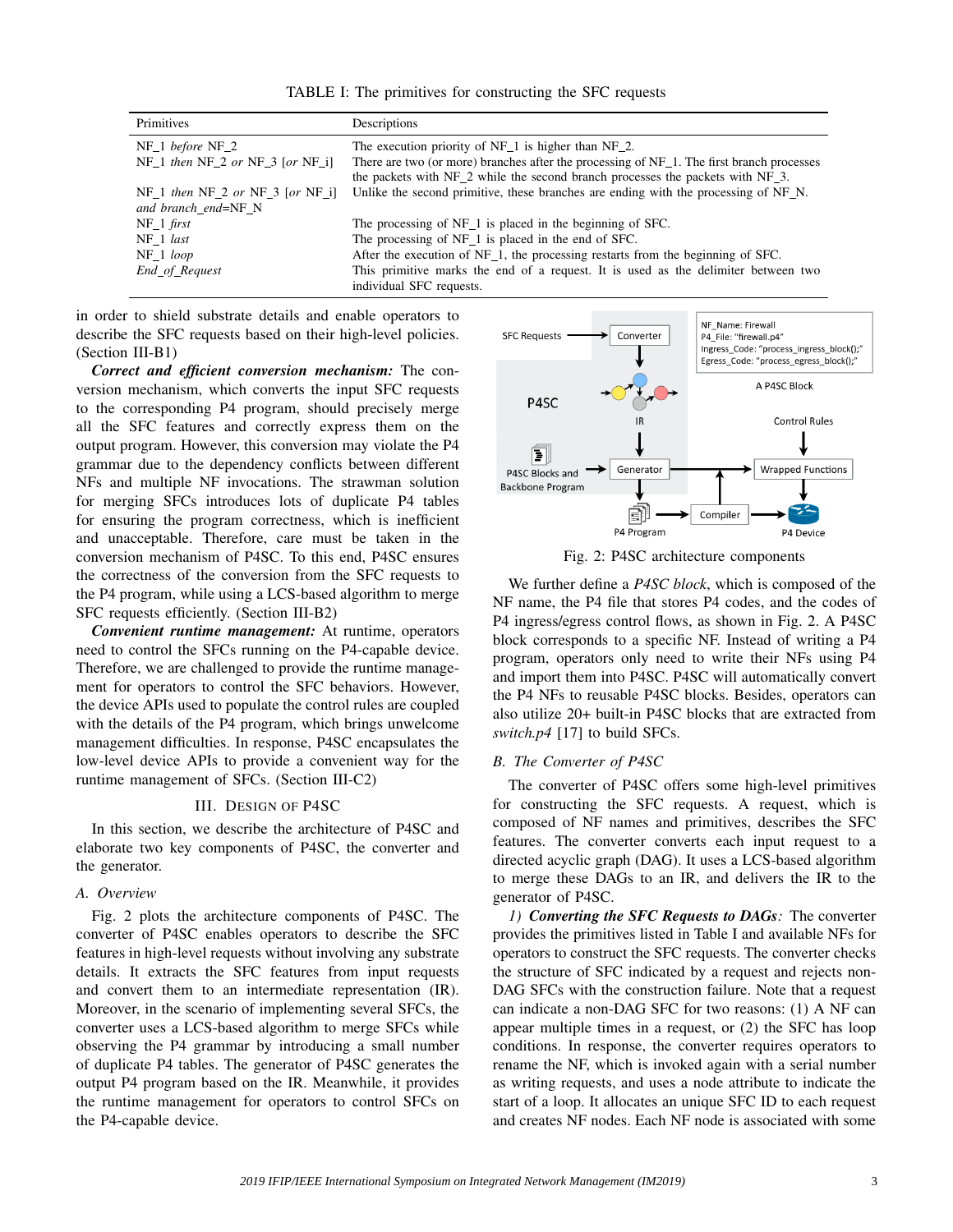#### Algorithm 1 Merging two DAGs

|              | 1: function MERGING( $DAG1$ , $DAG2$ )                                 |  |  |
|--------------|------------------------------------------------------------------------|--|--|
| 2:           | Get order1 and order2 by sorting DAG1 and DAG2                         |  |  |
| 3:           | $sharedOrder \leftarrow LCS(order1, order2)$                           |  |  |
| 4:           | <b>if</b> sharedOrder is None <b>then</b>                              |  |  |
| 5:           | return $AND(DAG1, DAG2)$                                               |  |  |
| 6:           | end if                                                                 |  |  |
| 7:           | Get <i>Base</i> and <i>Attach</i> from <i>order1</i> and <i>order2</i> |  |  |
| 8:           | Split Attach to mainSgmt, first, follow                                |  |  |
| 9:           | Insert <i>first</i> and <i>follow</i> to <i>Base</i>                   |  |  |
| 10:          | $p \leftarrow$ the place after <i>first</i> on <i>Base</i>             |  |  |
| 11:          | for each node in mainSgmt do                                           |  |  |
| 12:          | <b>if</b> node in sharedOrder <b>then</b>                              |  |  |
| 13:          | $p \leftarrow$ the place of <i>node</i> on <i>Base</i>                 |  |  |
| 14:          | id1, id2 $\leftarrow$ Base[p].sfcID, node.sfcID                        |  |  |
| 15:          | $Base[p].sfcID \leftarrow MERGE(id1,id2)$                              |  |  |
| 16:          | else                                                                   |  |  |
| 17:          | Insert <i>node</i> to Base                                             |  |  |
| 18:          | end if                                                                 |  |  |
| 19:          | $p+$                                                                   |  |  |
| 20:          | end for                                                                |  |  |
| 21:          | $IR \leftarrow ADDLINK(Base, DAG1, DAG2)$                              |  |  |
| $22^{\circ}$ | return $IR$                                                            |  |  |
|              | 23: end function                                                       |  |  |

attributes, including the NF name, the node length, which is equal to the number of P4 tables occupied by the NF, a SFC ID array for identifying the DAGs that utilize this node, and a pointer list used to connect to other nodes. Meanwhile, the converter strips out serial numbers from NF names and connects the NF nodes based on the node order acquired from the input request to produce the DAG.

*2) Merging DAGs to the IR:* When merging DAGs to the IR, we consider two problems of maintaining the correctness: (1) *NF successor dependency conflicts:* As specified in [12, 15, 18], there may exist NF successor dependency conflicts between two different DAGs. For example, "NF1 *before* NF2" in DAG A violates "NF2 *before* NF1" in DAG B. Such situation brings the failure of SFC implementation. (2) *Multiple NF invocations:* The P4 grammar forbids the multiple invocations of a P4 table. In this case, a NF node can only be accessed once in a P4 program. However, different DAGs may visit the same NF node, which violates the P4 grammar when merging DAGs.

*The parallelism method:* The strawman solution for merging DAGs called *the parallelism method* introduces a previsiting node to distribute flows and connects this node with original DAGs in parallel. To resolve the above-mentioned problems when merging DAGs, this solution creates duplicate P4 tables for each DAG to observe the P4 grammar. However, as a compromise, lots of resources are wasted due to the exponential number of P4 tables.

*Our solution:* In response, to ensure the program correctness while avoiding the heavy P4 program overhead, we develop a LCS-based algorithm in the converter of P4SC, as described in Algorithm 1. The converter iterates this algorithm to merge DAGs and produces an IR in the end. We compare our solution with the parallelism method in Section IV-E.

The converter takes two DAGs as the input of Algorithm 1. First, it acquires the topological sequences of the DAGs (line 2). By referring to NF node length, the LCS produces



Fig. 3: An example of Algorithm 1

"sharedOrder", which is a NF node sequence that occupies the maximum P4 tables (line 3). If "sharedOrder" is empty, the converter connects the two DAGs to a pre-visiting node and ends up the procedure (lines 4-6). Otherwise, it combines the shorter node sequence "Attach" to another longer sequence "Base". The node sequence between the first node and the last node of "sharedOrder" on "Attach" is named "main segment". Meanwhile, "first" is the node sequence before "main segment" and "follow" is the node sequence after "main segment" (line 8). The converter copies "first" and inserts the replica before the first NF node of "sharedOrder" on "Base". Similarly, the replica of "follow" is placed after the last NF of "sharedOrder" (line 9). The converter uses a pointer "p" to point to the place after "first" on "Base" (line 10). For each node on "main segment", it determines if this node exists in "sharedOrder" or not. If true, the converter combines the SFC ID array of this node with that of the same node on "Base" (lines 12-15). If false, the replica of this node is inserted to the place indicated by "p" (lines 16- 17). Then "p" is moved to the next node on "Base" (lines 19). Finally, the converter recovers the structures of the input DAGs on "Base" (line 21) and produces the IR.

Fig. 3 plots an example that presents the mechanism of Algorithm 1, which is a three step process: (1) Algorithm 1 acquires the topological sequences using the topological sorting, and feeds the sequences to LCS to produce "sharedOrder". (2) By referring "sharedOrder", Algorithm 1 splits the shorter node sequence, "Attach", into three subsequences, "first", "main segment", and "follow" ("follow" is none in this case), and individually merges the three subsequences into the longer node sequence, "Base". For handling the "first" and "follow", Algorithm 1 directly copies them and inserts the replicas into "Base". For handling "main segment", Algorithm 1 iterates each node of "main segment" and determines whether the current node exists in "sharedOrder". If so, Algorithm 1 skips this node, e.g., "NF1" and "NF3" in "main segment". Otherwise, Algorithm 1 copies this node and inserts the replica into the "Base", e.g., "NF2" in "main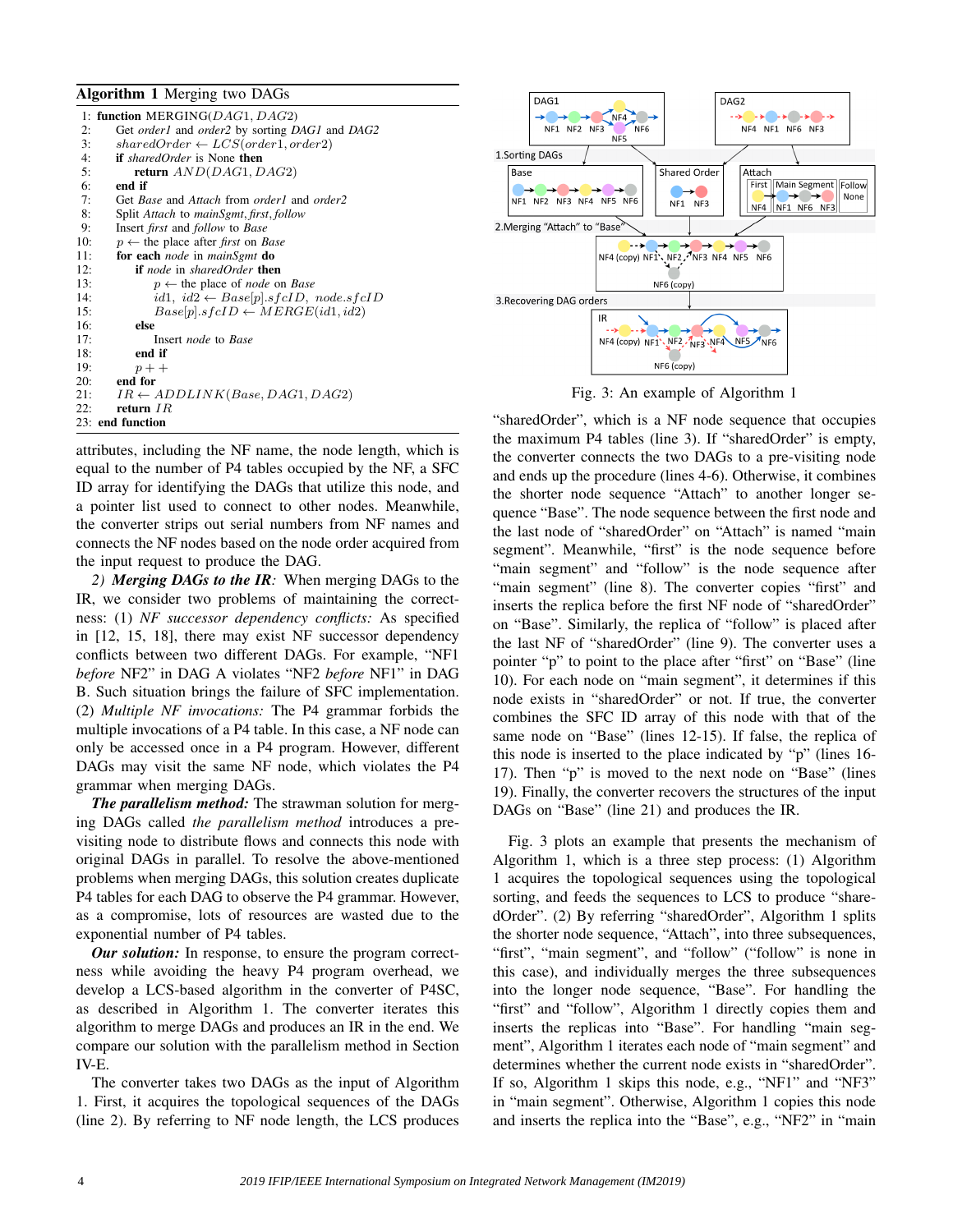

(b) The workflow for handling IR B

Fig. 4: The generator workflow for handling IR examples

segment". (3) Finally, Algorithm 1 recovers the original DAG structures on the merged sequence and produces the IR.

## *C. The Generator of P4SC*

The generator of P4SC generates the P4 program based on the IR. Meanwhile, it wraps the low-level device APIs to provide the runtime management of SFCs.

*1) Generating the P4 Program based on the IR:* Above all, the generator handles the NF nodes that appear multiple times in the IR. It searches the P4SC blocks with the name of duplicate nodes and creates an unique block replica for each duplicate node in the IR. The name of block replica is appended with a serial number to distinguish it from the original name.

Thereafter, the generator produces the *NF node sequence* of the IR using topological sorting and records IR branches in the linked lists. A linked list is assigned a path ID that corresponds to a SFP, and each node in the NF node sequence is assigned the codes of P4 control flows that are recorded in relevant P4SC blocks. The generator uses *if-else* statements for SFC IDs to indicate the boundary between different SFCs

#### TABLE II: The primitives for SFC management

| Primitive names                  | Descriptions                         |
|----------------------------------|--------------------------------------|
| Show $SFCs()$                    | Show all the SFCs.                   |
| Show SFPs(sfcID)                 | Show all the SFPs of a SFC.          |
| Show SFC Configs(sfcID [pathID]) | Show the configuration of a SFC/SFP. |
| Select SFC(sfcID [pathID])       | Select a specific SFC/SFP.           |
| Delete SFC(sfcID [pathID])       | Delete a specific SFC/SFP.           |

on the codes of P4 control flows. Subsequently, the generator introduces an empty control flow pair for ingress and egress control flows. It selects the nodes that exist in all the linked lists and marks them in the NF node sequence. Then it traverses the NF node sequence and identifies whether a node is marked. If so, the generator directly populates the codes of P4 control flows recorded in this node to the control flow pair. Otherwise, it acquires path IDs of the linked lists in which this node exists, and inserts the codes of P4 control flows into the control flow pair as well as using *if-else* statements for path IDs to set the boundary of SFPs. If a node has an attribute that indicates a loop, the generator adds the loopback action to the last P4 table cited by this node.

Fig. 4 shows the generator workflow for handling two IR examples. Fig. 4a shows that to process the duplicate node "NF1 copy1", the generator creates a block replica, which is associated with "NF1". Fig. 4b shows that the boundary between SFC1 and SFC2 is set by using *if-else* with SFC IDs on the control flows. Fig. 4b also shows that the codes for "NF1" are directly populated because "NF1" exists in all the SFPs, while other codes are limited by path IDs.

Finally, the generator inserts a P4 table used to classify flows and distribute path IDs and SFC IDs in the beginning of the ingress control flow. It produces the output program by combining the control flow pair with a target-dependent backbone program, which provides the target-dependent definitions, such as the definition of intrinsic metadata. The operators can change this backbone program to accommodate to other P4 devices.

*2) Runtime Management:* Another function of the generator is encapsulating the device APIs generated by the P4 compiler, as well as providing wrapped functions for operators to manage the SFCs running on the target device. In the design of the generator, we focus on two aspects of the runtime management, *NF rule management*, and *SFC management*.

*NF rule management:* The universal approach for populating the NF rules to a P4-capable device is to leverage the device APIs generated by the P4 compiler. However, these APIs are tightly coupled with the details of the P4 program, such as the name of a P4 table. These unwelcome details are supposed to be transparent to operators, who only care about the SFC policies and the NF rules. For example, operators care about the rules of their NF, "Firewall", rather than the table entries of the P4 table "firewall t". Accordingly, we design the generator to encapsulate the device APIs into the wrapped functions for populating the NF rules without involving any low-level details. Operators can easily invoke these functions in a script written in a high-level program-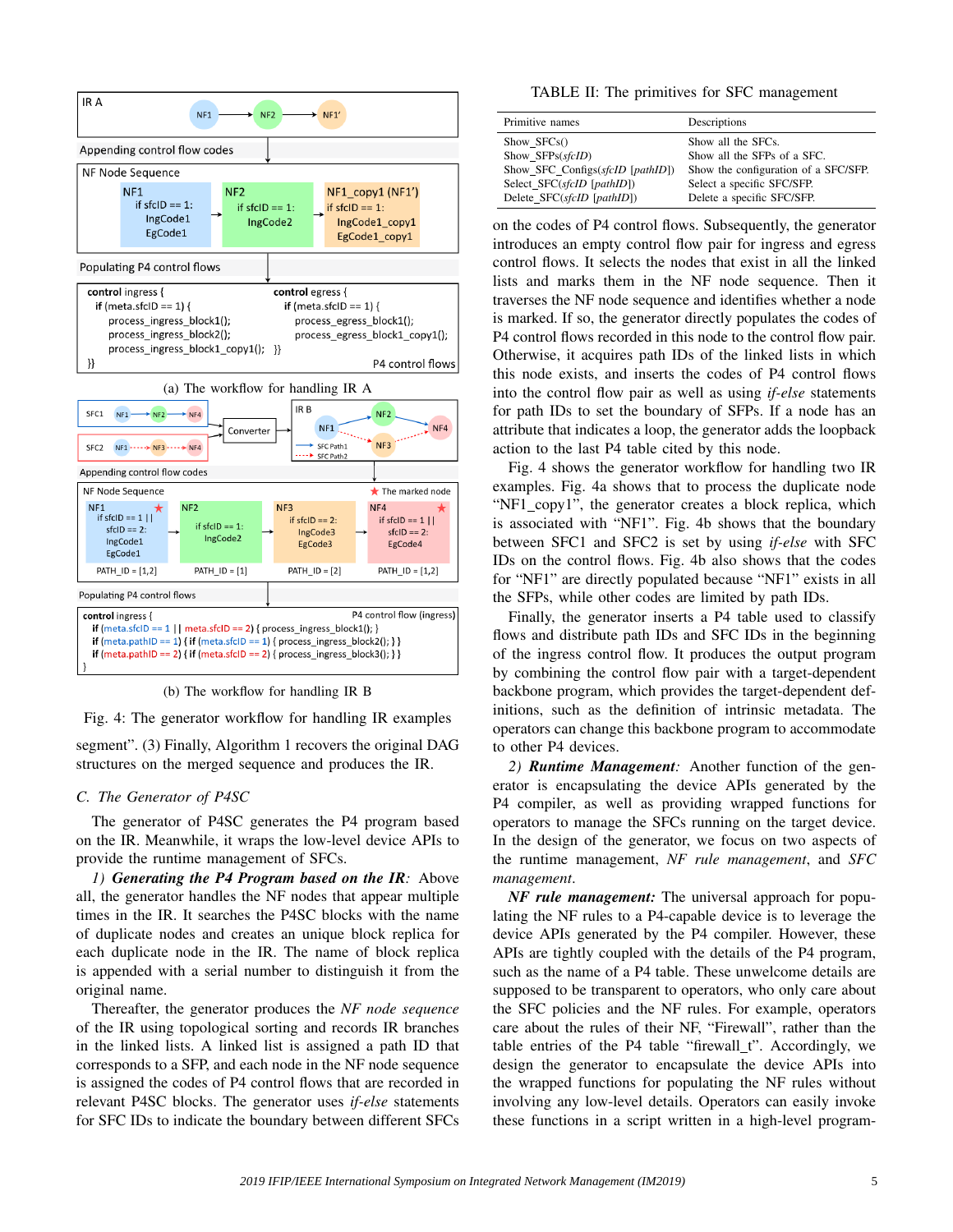

TABLE III: Real-world SFCs and the features of output P4 programs



ming language like Python to populate their NF rules. They can also use the CLI provided by the generator for the NF rule management.

*SFC management:* In addition, the generator also provides some primitives, as listed in Table II, for managing the SFCs running on the P4-capable device. Unlike the wrapped functions for managing NF rules, these primitives are designed to control SFPs on the target device. For example, it is necessary to provide operators, who determine the SFC to process the packets based on policy intents, with the primitive of selecting SFC running on the target device, i.e., "Choose SFC".

### IV. IMPLEMENTATION AND EVALUATION

## *A. Implementation*

The implementation of P4SC is composed of two parts: (1) The converter and the generator of P4SC are implemented as a plugin of the P4 compiler, P4C [19]. The compiler compiles the P4 program produced by P4SC and generates the target configurations. And then P4SC configures the target device with the target configurations to accomplish the SFC implementation. (2) The generator of P4SC relies on the Apache Thrift framework [20] and P4Runtime [21], which is a state-of-the-art P4 control framework, to communicate with the SFC target devices and populate control rules at runtime. Moreover, we implement the following NFs to evaluate P4SC:

*L2fwd:* A packet forwarder that matches the destination MAC address of the packet using exact match to determine the output port with 100 rules.

*L3fwd:* A packet forwarder that matches the source and destination IP addresses of the packet using longest prefix match to determine the output port with 100 rules.

*Firewall:* A 5-tuple firewall configured with 100 rules.

*NAT:* A stateless NAT that translates the source IP address of the packet according to 100 rules.

*LB:* An ECMP-based load balancer that hashes the 5-tuple of the packet to balance the load with 100 rules.

*IDS:* A simple NF similar to the Bro intrusion detection system [22] with 100 rules.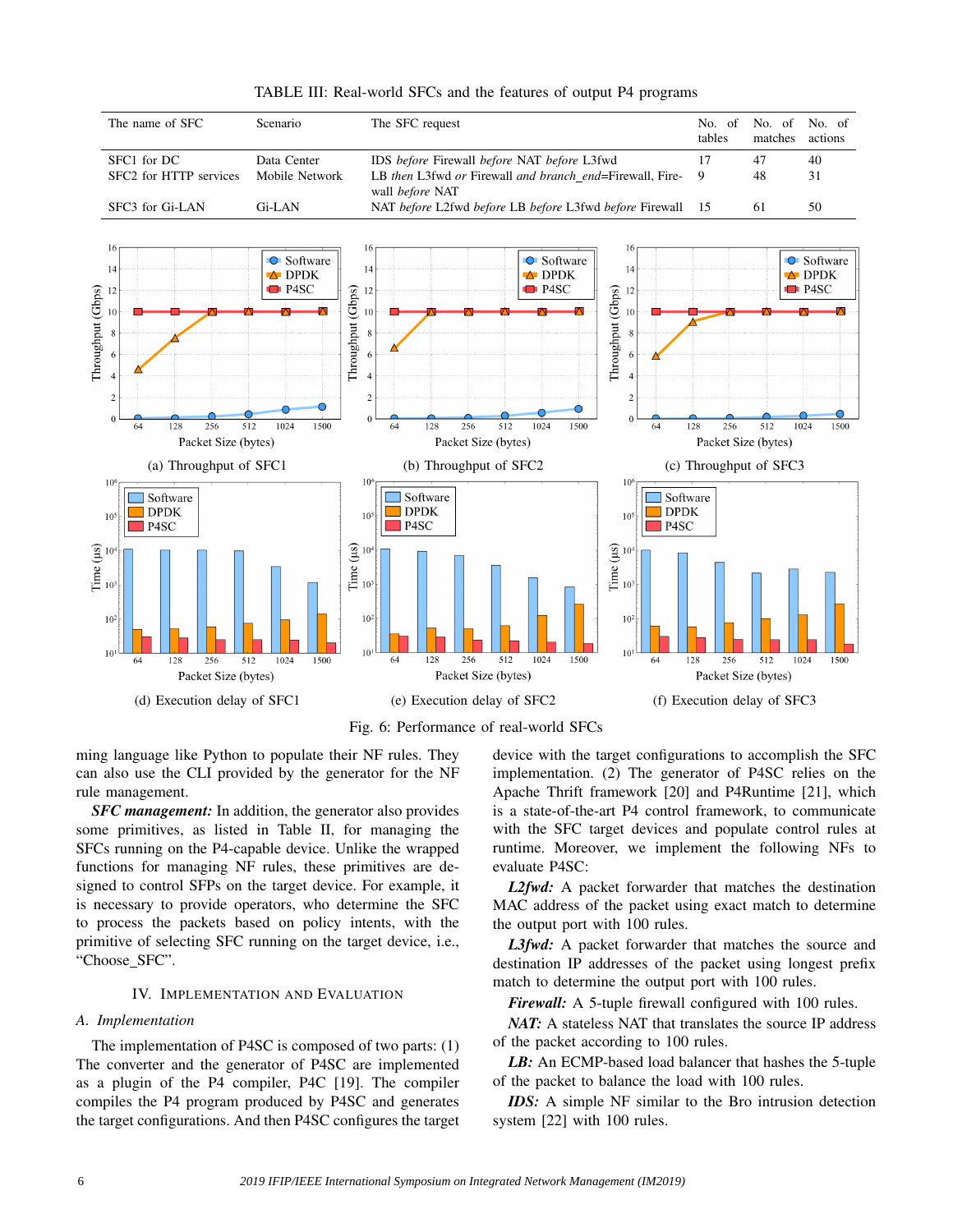

Fig. 5: The experiment topologic

We have published the source code of P4SC system as well as relevant experimental details including the P4 codes of these NFs, the parameter and the benchmark workload used in our experiments, etc., at [23].

#### *B. Evaluation Overview*

Our evaluation answers three important questions: (1) Can P4SC provide a high-performance SFC implementation compared to existing SFC solutions? (Section IV-C) (2) Can P4SC efficiently generate the P4 program and control the SFC target devices? (Section IV-D) (3) Can P4SC merge SFCs in a short time while introducing small program overhead? (Section IV-E)

We run the P4SC system in Ubuntu 16.04 system on a server, which is configured with two Intel $(R)$  Xeon $(R)$  E5-2630 v4 CPUs (2.20GHz, 10 physical cores) and 128GB RAM. The topologic for evaluation is depicted in Fig. 5. On the whole, the experiment results reveal that (1) P4SC provides the high-performance SFC implementation on a P4 hardware target compared to both the software solution and the DPDK-based solution, (2) the converter and the generator can quickly generate the P4 program based on the given SFC requests, while avoiding the heavy P4 program overhead in terms of duplicate P4 tables, and (3) the additional latency introduced by the runtime management of P4SC is acceptable.

#### *C. Performance of Real-World SFCs*

In this experiment, we choose three real-world SFCs to evaluate the performance of P4SC:

*SFC1 for Data Center (DC):* There are two kinds of traffic in the DC, the east-west traffic between servers, and the north-south traffic from the outside of the DC. We present a SFC that provides security for the north-south traffic [24]. At the beginning of SFC, IDS and Firewall performs security check on incoming traffic to defend against malicious attacks. Thereafter, NAT converts between a public address domain and a private address domain, while L3fwd routes the traffic and connects the DC with the Internet.

*SFC2 for HTTP Services:* We illustrate a SFC for HTTP services [24]. This SFC is composed of LB, firewall and NAT. At runtime, LB distributes the HTTP traffic and the non-HTTP traffic to two branches. To enhance the performance, one branch forwards the HTTP traffic to go through a performance enhancement proxy (PEP). The non-HTTP traffic in another branch skips the operations of PEP. Thereafter, firewall applies security strategies, and NAT executes the private-to-public address transition.

*SFC3 for Gi-LAN:* The Gi interface is a major mobile traffic carrier between the external packet data network and the gateway general packet radio service (GPRS) support node



Fig. 7: Efficiency of P4SC

[25]. Considering the requirements of service-level agreement (SLA), the Gi-LAN requires the dynamical deployment of SFCs to accommodate the traffic growth. We extract a SFC for Gi-LAN from [25] that schedules flows to go through NAT, L2fwd, LB, L3fwd, and firewall in this order.

We write corresponding SFC requests of these real-world SFCs, while using P4SC to implement these SFCs on a typical P4-capable device, a Barefoot Tofino switch [13]. Table III presents the SFC requests and the features of P4 programs produced by P4SC. Moreover, we choose the BMv2 switch [26] as the software target to implement the same SFCs as a comparison. We also use a DPDK-based SFC target, Berkeley Extensible Software Switch (BESS) [27, 28] v0.3.0, to implement these SFCs. We use MoonGen [29] to generate the test traffic at 10 Gbps. We use 64B to 1500B packets to evaluate the throughput of SFC and measure the packet processing latency.

Fig. 6 shows that the processing capability of Tofino can improve the performance of P4SC-based SFCs significantly. Compared to the software-based SFCs, the P4SC-based SFCs achieve orders of magnitude performance improvement on both throughput and packet processing delay. Meanwhile, although the DPDK-based SFCs could achieve as high throughput as the P4SC-based SFCs, the P4SC-based SFCs outperform the DPDK-based SFCs on the packet processing delay with up to 96.98% decrease. These results demonstrate that P4SC is competent to achieve high-performance SFC implementation.

#### *D. Efficiency of P4SC*

To qualify the efficiency of P4SC, we write ten different SFC requests and send them to P4SC to generate P4 programs for measuring the execution time of P4SC. The execution time of P4SC depends on the length of SFC so that we vary the length of the SFCs from 1 to 10 in these requests.

At first, we measure the execution time of P4SC when converting the requests to P4 programs. Fig. 7a shows that the execution time increases slowly when the length of SFC increases, which could demonstrate the effectiveness of the conversion mechanism of P4SC.

Moreover, we evaluate the additional runtime overhead introduced by P4SC. We use the wrapped functions to populate a NF rule and measure the latency. We repeat the experiments for 100 times. As shown in Fig. 7b, P4SC introduces an average of 0.05 ms delay, which is acceptable.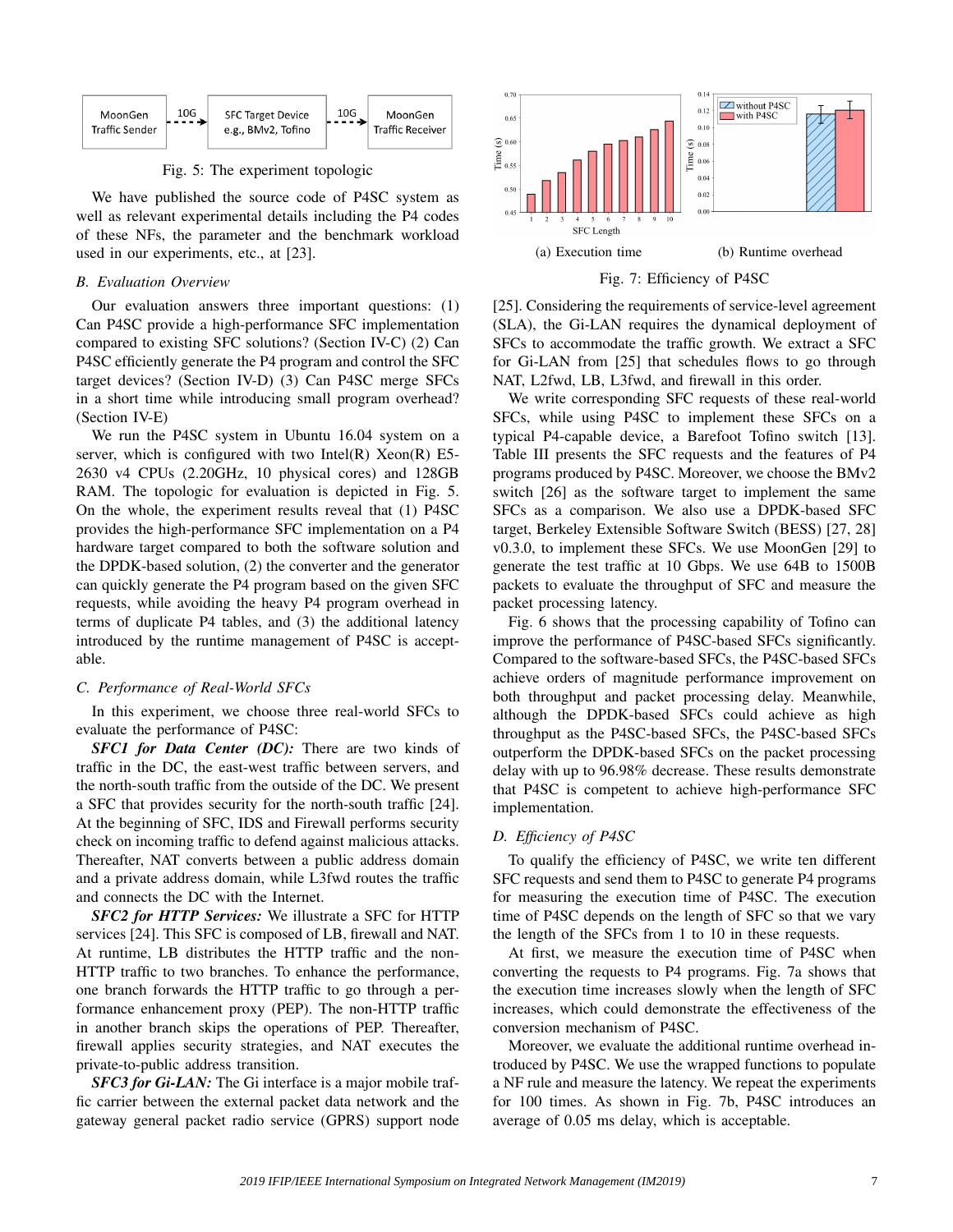

## *E. Effect of Merging SFCs*

We evaluate P4SC's effect of merging SFCs. We randomly generate the SFC requests with 15 different NFs based on the following criteria: (1) The SFC described in a request has 3 branches at most; (2) The NF number of a SFC is less than 15; (3) A NF occurs only once in a request.

Fig. 8a shows that P4SC is capable of merging a hundred of SFCs in less than a second, which is fast and acceptable. In addition, we compare Algorithm 1 of P4SC with *the parallelism method* that inserts a pre-visiting node to merge SFCs. If one SFC has *n* NFs while another SFC has *m* NFs, then the output IR produced by the parallelism method has  $n+m+1$  nodes. We individually use the two approaches to merge SFCs. We assume that each NF node of the output IR occupies one P4 table. As Fig. 8b shows, compared to the parallelism method, Algorithm 1 introduces a small number of duplicate P4 tables to observe the P4 grammar when merging several SFCs. For example, in the case of merging 128 SFCs, the program produced by Algorithm 1 only uses 13.15% of the tables of the program produced by the parallelism method.

The experiment results demonstrate that the Algorithm 1 of P4SC can quickly adapt to massive requirements of SFC deployment, while avoiding the heavy P4 program overhead.

# V. RELATED WORK

*SFC Acceleration:* Several recent works have been proposed to improve the performance of SFCs. They focus on NF acceleration [8, 30, 31], packet delivery acceleration [4, 6, 7], NF modularization [32, 33], and NF parallelism [34, 35], respectively. Moreover, some efforts attempt to maintain SFCs on the programmable data plane to achieve SFC acceleration. SLA-NFV [36] and HYPER [37] implement SFCs on the hybrid substrate composed of software targets and hardware targets, in order to support a variety of NFs and enable SLA requirements. And NF-Switch [38] presents a switch architecture that reduces additional match stages and operations between NFs. P4SC is complementary to above research efforts. It combines the hardware capability and the P4 programmability to achieve the high-performance and flexible SFC implementation.

*NF Orchestration:* Many recent works [35, 39, 40, 41] propose the NF orchestration techniques for SFC implementation. Moreover, some research efforts [42, 43, 44] are proposed to reasonably allocate physical resources to NFs when orchestrating NFs to compose SFC. In addition, some recent works [17, 45, 46, 47, 48, 49] also orchestrate and customize NFs using P4. Hyper4 [46] and HyperV [47] focus on virtualizing the P4 programmable data plane to provide network virtualization services. However, they lack of design considerations for building SFCs on the P4-capable device. P5 [48] identifies the dependencies among the P4 tables and creates an efficient switch pipeline by removing unnecessary features between P4-based NFs. ClickP4 [49] refers to the module design and modularizes P4-based NFs to enable the on-demand orchestration. Unlike P5 and ClickP4, P4SC is a comprehensive system that organizes the P4 program based on the SFC features described in the SFC requests.

Besides, [50, 51] propose policy-based NF orchestration. PGA [50] provides a graph-based abstraction for expressing network policies and makes an attempt to support SFCs. It composes a conflict-free graph by parsing high-level policies and uses the composed graph to generate SFC configurations. Similarly, P4SC also provides several high-level primitives for operators to construct SFCs based on policy intents. However, P4SC focuses on converting the SFC requests to the P4 program and implementing SFCs on the P4-capable device, in order to provide the high-performance and flexible SFC implementation.

#### VI. CONCLUSION

In this paper, we presented P4SC, a system for maintaining SFCs on the P4-capable device. P4SC offers some highlevel primitives for operators to describe SFCs and converts the SFC requests to a corresponding P4 program. It merges several SFCs while observing the P4 grammar and provides the runtime management of SFCs by wrapping the low-level device APIs. We have implemented some real-world SFCs on various P4 devices via P4SC. Our experiment results show that P4SC can improve the performance of SFC significantly compared to the existing SFC solutions. In the future, we will step further to enrich the primitives for constructing SFCs to support more complex SFC implementation.

#### ACKNOWLEDGEMENT

This work is supported by the National Key Research and Development Program of China (2016YFB0800201, 2017YFB0803205), the Key Research and Development Program of Zhejiang Province (2017C01064, 2018C01008, 2018C03052), Major Scientific Project of Zhejiang Lab (No. 2018FD0ZX01), the Fundamental Research Funds for the Central Universities (2016XZZX001-04), and gifts from Ruijie Networks. Dong Zhang is the corresponding author. The authors would like to acknowledge anonymous reviewers for their useful comments and shepherds, Xiaoyan Hong, Yongfeng Sun, and Zhiyuan Len for valuable comments in improving this paper. Dong Zhang was supported by the China Scholarship Council.